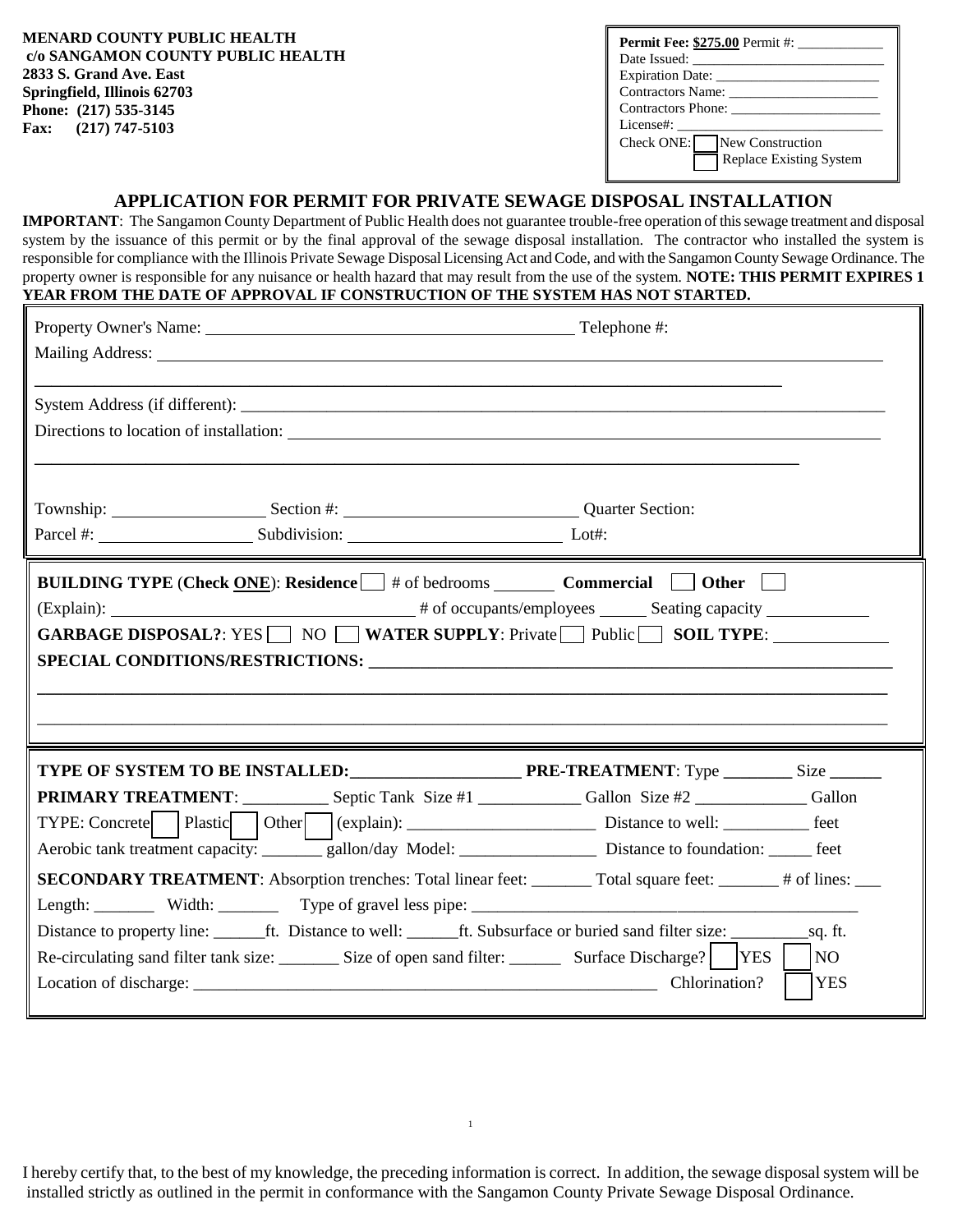| Signature of Contractor/Installer      | Date | <b>FOR OFFICE USE ONLY</b><br><b>Initial Approval:</b>                 |
|----------------------------------------|------|------------------------------------------------------------------------|
| <b>Application Approving Authority</b> | Date | cc: Contractor on<br><b>Initials</b><br>Date<br><b>Final Approval:</b> |
| Final Inspection Approving Authority   | Date | cc: Contractor/Homeowner on<br>Initials<br>Date                        |
|                                        |      |                                                                        |

**Menard County Public Health c/o Sangamon County Public Health 2833 South Grand Avenue East Springfield, IL 62703 (217) 535-3145** 

# **PROPERTY OWNERS SIGNATURE IS REQUIRED BELOW**

# **Maintenance Acknowledgement**

# **Illinois Administrative Code 905, October 2013**

## q) Maintenance of Private Sewage Disposal Systems

1. After January 1, 2014, as a condition of applying for an installation approval required by Section 905.190, the signature by the property owner(s) on the installation approval submission/construction permit for any private sewage disposal system being installed, repaired, or renovated serves as written acknowledgement that the property owner(s) are aware of and accept the responsibility to service and maintain the private sewage disposal system in accordance with the Act and this Part. (A copy of the act may be given upon request)

Property Owner's Signature Date

Property Owner's Signature Date

**INIMUM REQUIREMENTS FOR SEPTIC TANK INSTALLATION SPACING FOR SEEPAGE FIELD CONSTRUCTION (GRAVELESS AND CHAMBER SYSTEMS)** 

\_\_\_\_\_\_\_\_\_\_\_\_\_\_\_\_\_\_\_\_\_\_\_\_\_\_\_\_\_\_ \_\_\_\_\_\_\_\_\_\_\_\_\_\_\_\_\_\_\_\_\_\_\_\_\_\_\_\_\_\_

\_\_\_\_\_\_\_\_\_\_\_\_\_\_\_\_\_\_\_\_\_\_\_\_\_\_\_\_\_\_ \_\_\_\_\_\_\_\_\_\_\_\_\_\_\_\_\_\_\_\_\_\_\_\_\_\_\_\_\_\_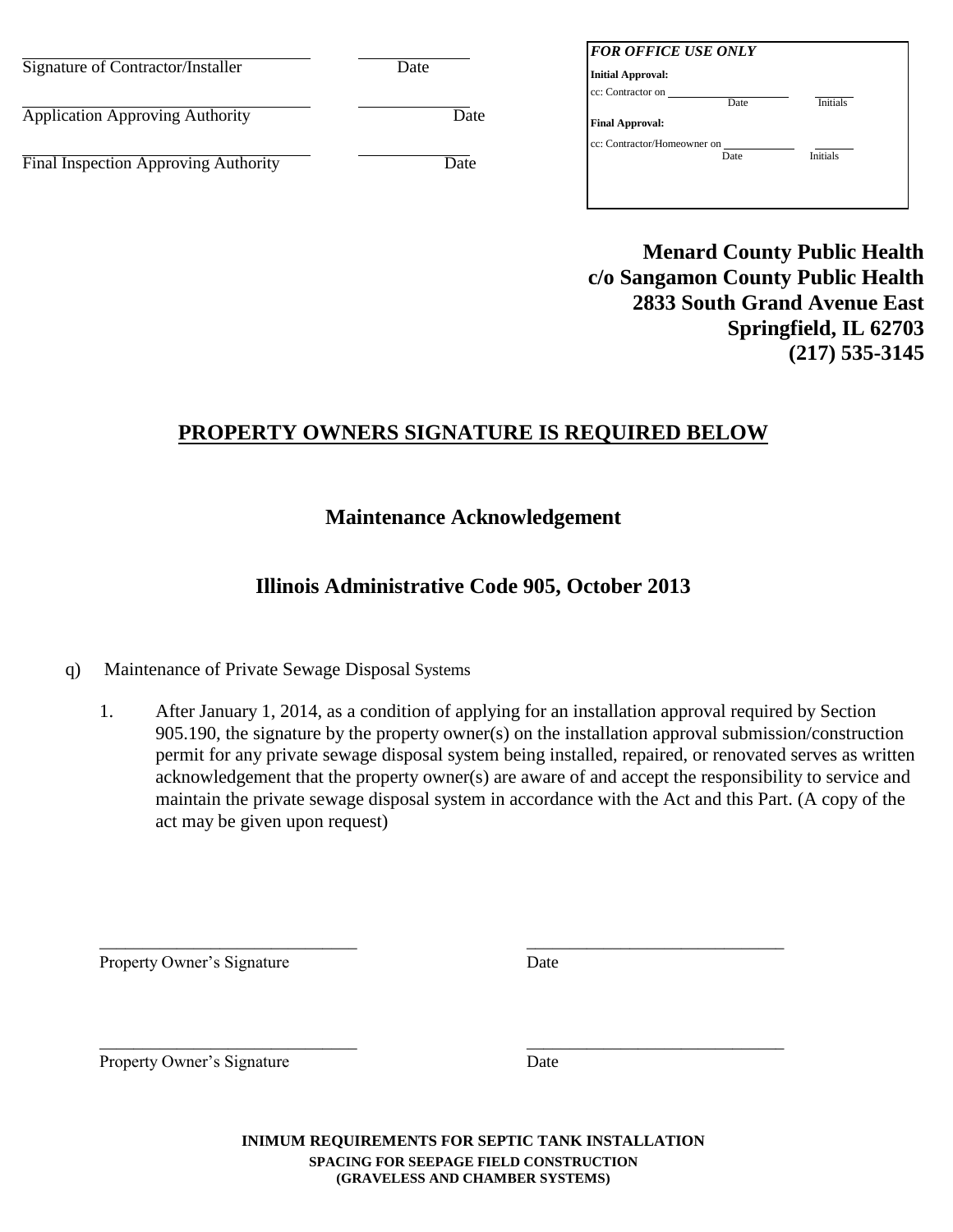| Gravel less and Chamber Dimensions                 | Minimum Center to Center Spacing Distribution Lines |  |
|----------------------------------------------------|-----------------------------------------------------|--|
| 8 Inch Inside Diameter of Gravel less Pipe System  | 7.0 feet                                            |  |
| 10 Inch Inside Diameter of Gravel less Pipe System | 7.0 feet                                            |  |
| 12 Inch Wide Chamber System                        | 7.0 feet                                            |  |
| 18 Inch Wide or Wider Chamber System               | 9.0 feet                                            |  |

*(Source: Amended at 37 Ill. Reg. 14994, effective August 28, 2013)* 

#### **MINIMUM LIQUID CAPACITIES FOR SEPTIC TANKS SERVING AN INDIVIDUAL DWELLING**

| # OF POTENTIAL BEDROOMS | WITHOUT GARBAGE DISPOSAL | WITH GARBAGE DISPOSAL |  |  |
|-------------------------|--------------------------|-----------------------|--|--|
| 2 or less               | 750 gallons              | 1125 gallons          |  |  |
|                         | 1000 gallons             | 1500 gallons          |  |  |
|                         | 1250 gallons             | 2000 gallons          |  |  |
|                         | 1500 gallons             | 2200 gallons          |  |  |

#### **MINIMUM LIQUID CAPACITIES FOR AERATION SYSTEMS SERVING AN INDIVIDUAL DWELLING**

| # OF BEDROOMS | <b>EFFLUENT TREATMENT</b> | # OF BEDROOMS | <b>EFFLUENT TREATMENT</b> |
|---------------|---------------------------|---------------|---------------------------|
| $0$ to 4      | 500 gallons per day       |               | 1000 gallons per day      |
|               | 750 gallons per day       |               | 1200 gallons per day      |
|               | 900 gallons per day       |               | 1350 gallons per day      |
|               |                           | 10            | 1500 gallons per day      |

#### **LOCATION OF COMPONENTS OF SEWAGE DISPOSAL SYSTEM**

| <b>COMPONENT PART OF SYSTEM</b>       | <b>CISTERN WELL/</b><br><b>SUCTION LINE FROM</b><br><b>PUMP TO WELL</b> | <b>WATER</b><br><b>SUPPLY LINE</b><br>(PRESSURE) | <b>LAKE/STREAM</b><br><b>BODY OF</b><br><b>WATER</b> | <b>DWELLING</b> | <b>PROPERTY</b><br><b>LINE</b> | FIELD/<br><b>ARTIFICIAL</b><br><b>DRAIN TILE</b> |
|---------------------------------------|-------------------------------------------------------------------------|--------------------------------------------------|------------------------------------------------------|-----------------|--------------------------------|--------------------------------------------------|
| <b>Building Sewer</b>                 | 50                                                                      | 10                                               | 25                                                   | $- -$           | $- -$                          |                                                  |
| Septic Tank/Aerobic Treatment Plant   | 50                                                                      | 10                                               | 25                                                   | 5               | 5                              |                                                  |
| Distribution Box                      | 75                                                                      | 10                                               | 25                                                   | 10              | 5                              |                                                  |
| Subsurface Seepage System             | 75                                                                      | 25                                               | 25                                                   | 10              | 5                              | 10                                               |
| Sand Filter                           | 75                                                                      | 25                                               | 15                                                   | 10              | 5                              | 10                                               |
| Privy                                 | 75                                                                      | 25                                               | 25                                                   | 20              | 5                              | 10                                               |
| <b>Waste Stabilization Pond</b>       | 75                                                                      | 25                                               | 25                                                   | 20              | 5                              | 10                                               |
| Surface Discharge Effluent Line       | 50                                                                      | 10                                               | $-$                                                  | $-$             | 5                              | --                                               |
| <b>Effluent Line Receiving Trench</b> | 75                                                                      | 25                                               | 15                                                   | 10              | 5                              | 10                                               |
| Treated Effluent Discharge Point      | 50                                                                      | 10                                               |                                                      | 20              | 25                             | 25                                               |
| Class V Injection Wells               | 8<br>200                                                                | 25                                               | 25                                                   | 10              | 5                              | 10                                               |

1 These distances have been determined for use in clay, silt, and loam soils only. The minimum distances required for use in sand or other types of soil shall be determined for the proposed private sewage disposal system and approved by the Department. Approval will be given if the Department determines that the soil will provide treatment of the sewage.

2 For Separation distances to closed loop well, see 77 Ill. Adm. Code 920.180

3 See Section 905.20(d) for additional details on water line and sewer separation.

4 If a common property is used, the boundary of the common property shall be used.

5 The building sewer or surface discharge effluent line may be located to within 10 feet of a well or suction line from the pump to the well when cast iron pipe with mechanical joints or Schedule 40 PVC pipe with watertight joints is used for the building sewer or surface discharge effluent line.

6 Any surface discharging system installed, repaired, or renovated after January 1, 2014.

7 Class V injection Wells are defined in Illinois Pollution Control Board rules. They are typically a shallow well used to place fluids directly below the land surface. See, e.g., 35 Ill. Adm. Code 704.105, 704.106, and 704.280.

8 A lesser separation distance may be obtained with approval or a waiver from IEPA.

9 There shall be 25 feet separation from public water supply, water mains, and water service lines. The terms public water supply, water main, and water service line shall have the same meaning as in the Illinois Pollution Control Boards Public Water Supplies rules. See, e.g., 35 Ill. Adm. Code 653.118 and 653.119.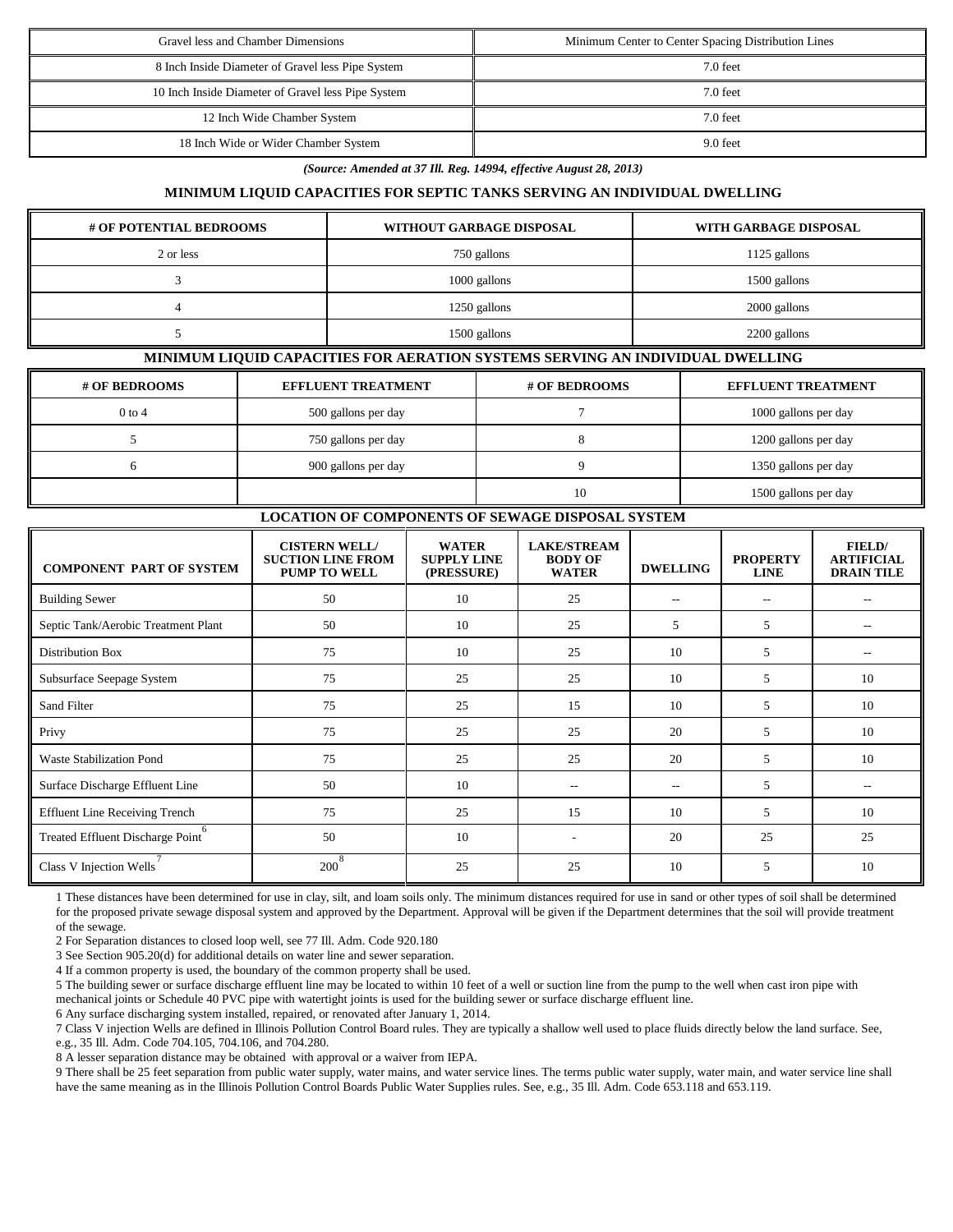# **SOILS LOADING RATE CHART**

Loading rates in Square Feet per Bedroom and Gallons/Square Feet/Day

|                             |                                          | Minimum                             |                             | Size of<br>the System                                        |                                                                                         |  |
|-----------------------------|------------------------------------------|-------------------------------------|-----------------------------|--------------------------------------------------------------|-----------------------------------------------------------------------------------------|--|
| Design Group                | Soil Group (Most<br>Limiting Layer)      | Separation<br>to Limiting<br>Layer  | Permeability<br>Range       | Residential Reg.<br>Absorption<br>(ft <sup>2</sup> /bedroom) | Institutional/Commerical<br><b>Allowable Application Rate</b><br>(GPD/ft <sup>2</sup> ) |  |
| $\mathbf I$                 | 1A                                       | <b>NR</b>                           | Very Rapid                  |                                                              | NR <sup>3</sup>                                                                         |  |
| $\rm II$                    | 2A; 2B, 2K                               | 3 feet                              | Rapid                       | 200                                                          | $1.0\,$                                                                                 |  |
| $\mathop{\rm III}\nolimits$ | 3B; 3K                                   | 3 feet                              | High<br>Moderately<br>Rapid | 220                                                          | 0.91                                                                                    |  |
| ${\rm IV}$                  | 3A; 3L; 4D; 4K                           | 3 feet                              | Low<br>Moderately<br>Rapid  | 240                                                          | 0.84                                                                                    |  |
| $\mathbf{V}$                | 4A; 4B; 4H; 4L;<br>5D                    | 3 feet                              | Very High<br>Moderate       | 265                                                          | 0.75                                                                                    |  |
| VI                          | 4F; 4M; 5B                               | 3 feet                              | High<br>Moderate            | 290                                                          | 0.69                                                                                    |  |
| VII                         | 4N; 5A; 5C;<br>5H; 5K; 6D                | 2 feet                              | Moderate                    | 325                                                          | 0.62                                                                                    |  |
| <b>VIII</b>                 | 40; 5E; 5I; 5L;<br>6A; 6B; 6E; 6H;<br>6K | 2 feet                              | Low<br>Moderate             | 385                                                          | 0.52                                                                                    |  |
| IX <sup>2</sup>             | 5F; 5M; 6C; 6L;<br>7D; 7F                | 2 feet                              | High<br>Moderately<br>Slow  | 445                                                          | 0.45                                                                                    |  |
| $X^2$                       | 5G; 6F; 6I; 7E;<br>7C; 7H                | 2 feet                              | Low<br>Moderately<br>Slow   | 500                                                          | 0.40                                                                                    |  |
| XI <sup>2</sup>             | 5N; 6G; 6J; 6M;<br>7F; 7I                | 2 feet                              | Slow                        | 740                                                          | 0.27                                                                                    |  |
| XII <sup>2</sup>            | 7G; 7J; 7L;<br>8E; 8I                    | 2 feet                              | <b>Very Slow</b>            | 1000                                                         | 0.20                                                                                    |  |
| XII <sup>2</sup>            | 50; 6N; 60;<br>7M; 7N; 7O; 8J;<br>8M; 8O | NR <sup>3</sup>                     | NR <sup>3</sup>             | NR <sup>3</sup>                                              | 0.00                                                                                    |  |
| <b>XIII</b>                 | 9                                        | SUBSURFACE DISPOSAL NOT RECOMMENDED |                             |                                                              |                                                                                         |  |

NOTES:

- 1. Limiting layers include fragipans; bedrock; compact glacial tills; seasonal high water table or other soil profile features that will materially affect the absorption of liquid from the disposal field.
- <sup>2</sup> Soils in this group are less than the minimum percolation rate established in Appendix A, Illustration H as suitable for subsurface seepage systems.
- $3.$   $3 \text{ NR} =$  Subsurface disposal system not recommended.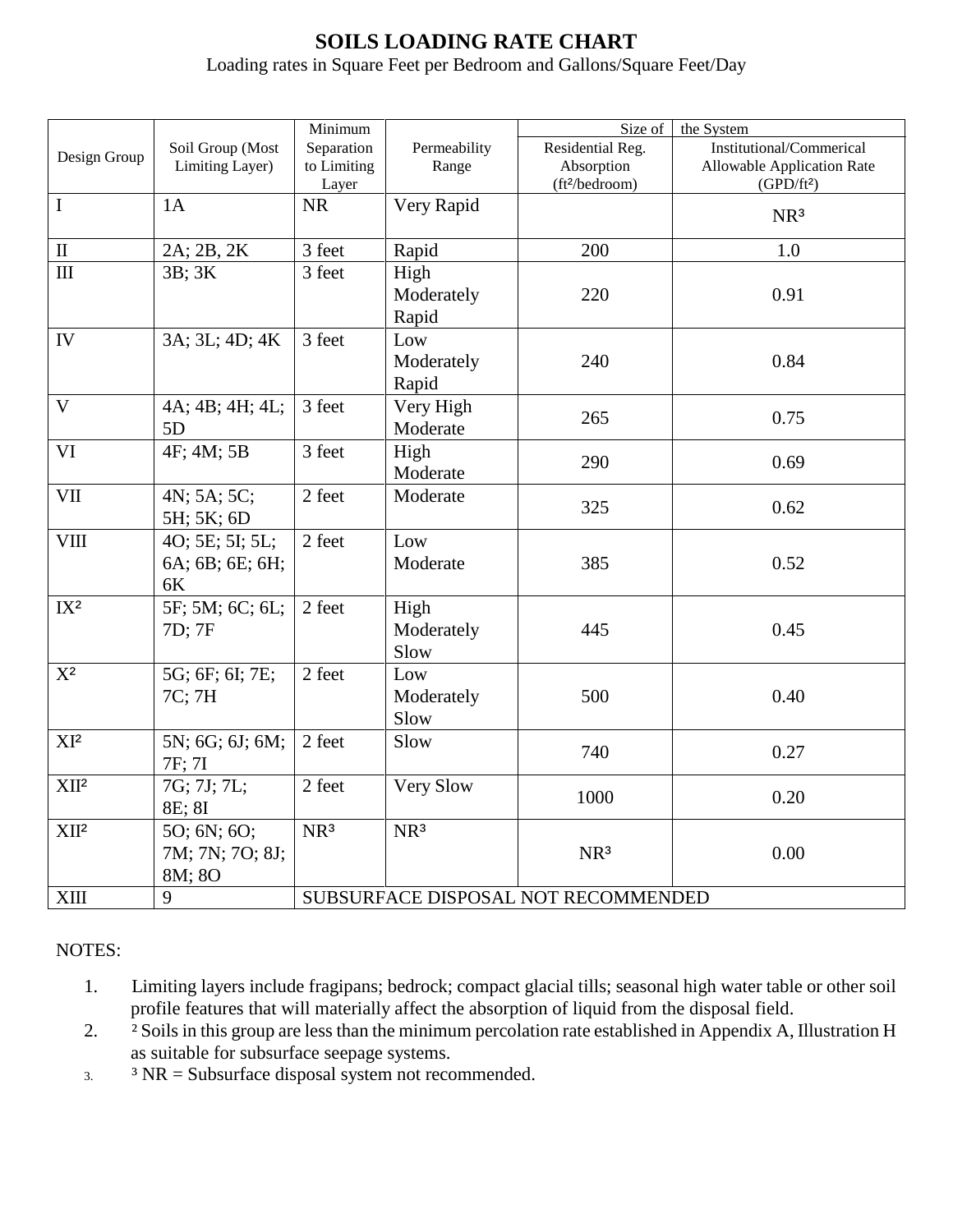Property Owner

Permit #

## **SKETCH OF INSTALLATION**

This sketch must be drawn to scale using a ruler and illustrate the following:

- 1. Lot Size: Acreage Area
- 2. Property lines with dimensions; House or building location.
- 3. Water well location with distance to sewage system parts.
- 4. Proposed sewage disposal system with distances from property lines.
- 5. Include streams and/or water ways.
- 6. Site elevations and ground surface elevations sufficient to determine the elevation of system components and the slope of the ground surface shall be indicated.